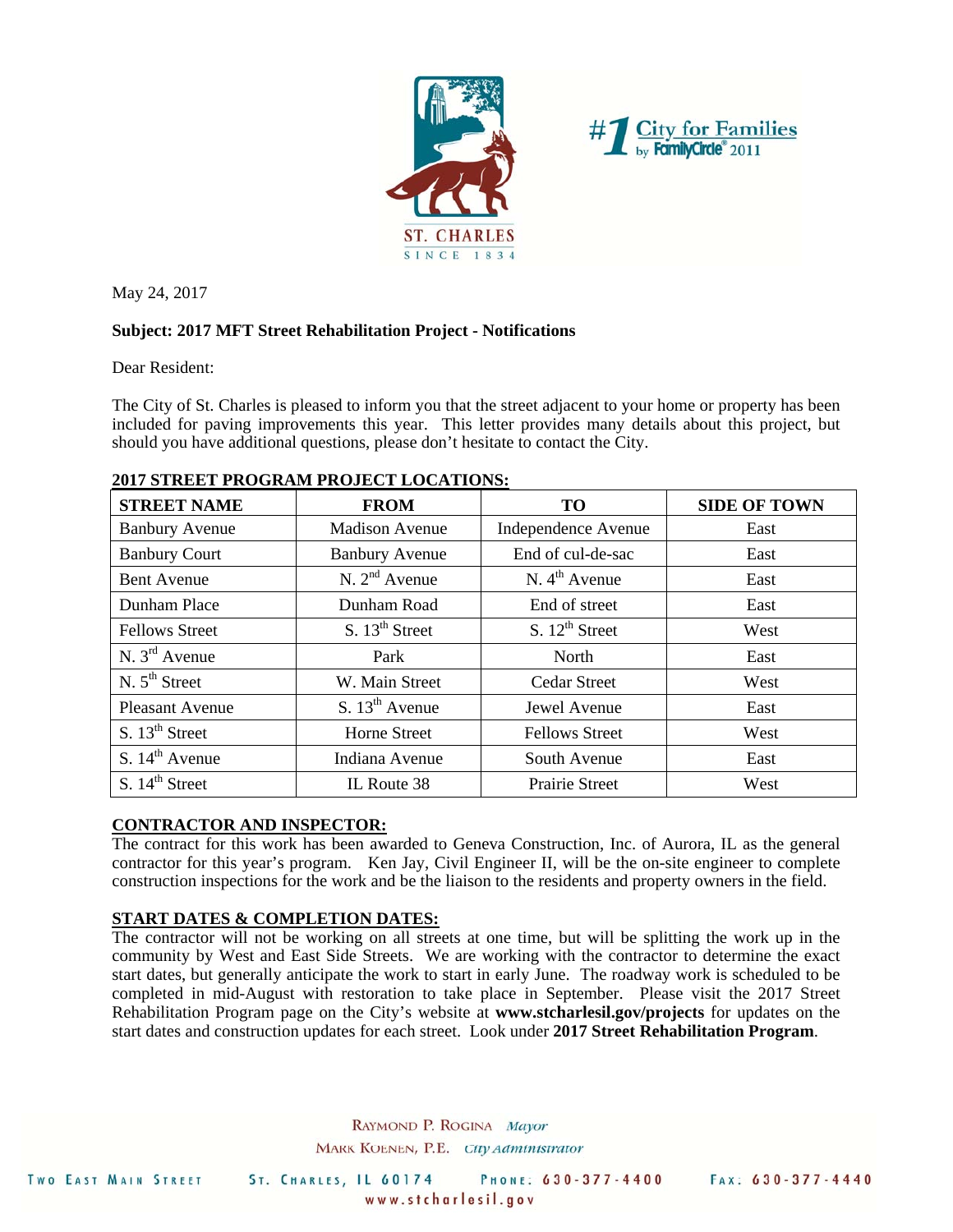### **IMPROVEMENTS & PROCESS**

This project has been divided into three phases to facilitate the completion of the project in a timely manner and with as little disruption to residents and properties as possible:

- **Phase I:** The first phase involves **utility repairs, sidewalk, curb and driveway repairs.**
	- $\circ$  S. 13<sup>th</sup> Street and Fellows Street Watermain (Horne Street to S. 12<sup>th</sup> Street) A new mainline watermain will be installed in this area. More information for these residents will be provided as the timeline for the work in this area is determined. We are currently awaiting the approval of the IEPA Permit for this work.
- **Phase II:** The second phase of construction involves **street rehabilitation** work, which includes pavement grinding, patching, fabric, fresh oil, new asphalt pavement, driveway repairs and pavement marking. Please note that it is anticipated that you will have access to your property at all times during this phase. Due to the limited space, access to your property may be delayed at times. Please allow ample time for relocation of your vehicle and temporary delays that may occur. To assure that work is performed in a timely manner, please do not park vehicles on the road during construction hours. The second layer of asphalt will be placed once all resurfacing locations are prepared for final surface placement. This typically takes place approximately one week after the first layer has been placed.
- **Phase III***:* The third phase will involve **parkway restoration.** All areas disturbed by construction will be restored and residents advised in writing as to recommended sod maintenance and watering schedule.

Due to the scope, complexity and nature of this project, as well as the unpredictability of weather, some delays and disruptions may occur. We ask for your understanding during these times and the understanding that the scope of this project includes improvement of many streets in many areas throughout the City. There will be times when no work is occurring on your street. We would like nothing more than to start and finish the construction of one street at a time; however, for economic reasons, it is not a prudent approach. If during construction you are planning a special event such as a wedding or large party, please contact us so that we can accommodate your needs as best as possible.

# **PUBLIC RIGHT-OF-WAY:**

Please note that all work will be performed within the City right-of-way. If you have any type of existing features within the City right-of-way area (i.e. sprinkler system, landscape features, special decorative rocks, brick driveways, electronic "invisible" dog fence, etc.) or any other specialty items, precautions should be taken by you, the homeowner, to remove or store these items right away to assure that no damage occurs to these specific items. The City **will not** repair or replace private appurtenances left within the City right-of-way.

# **PROPERTY ACCESS & PARKING:**

- **Road Resurfacing**  The roadway will remain open to traffic during the course of construction in the resurfacing area. There are many properties that will require curb and/or driveway apron repairs, which will limit access to your property during the replacement of these items. The orange parking passes should be used during this time and you will receive door hanger notification 24-48 hours in advance of the work impacting your access. **If this letter includes an orange parking pass, your property will be impacted by these repairs. Specific instructions have been included with the orange parking pass.** If you have not received an orange parking pass your location is not anticipated to require curb and/or driveway apron repairs. If during the course of construction something changes, we will notify you.
- **Parking "NO PARKING"** signs will be posted in the parkway during some phases of the project, when vehicles cannot be parked on the street in the project area. If you will be out of town during construction, please contact us to determine an appropriate location to leave your vehicle.